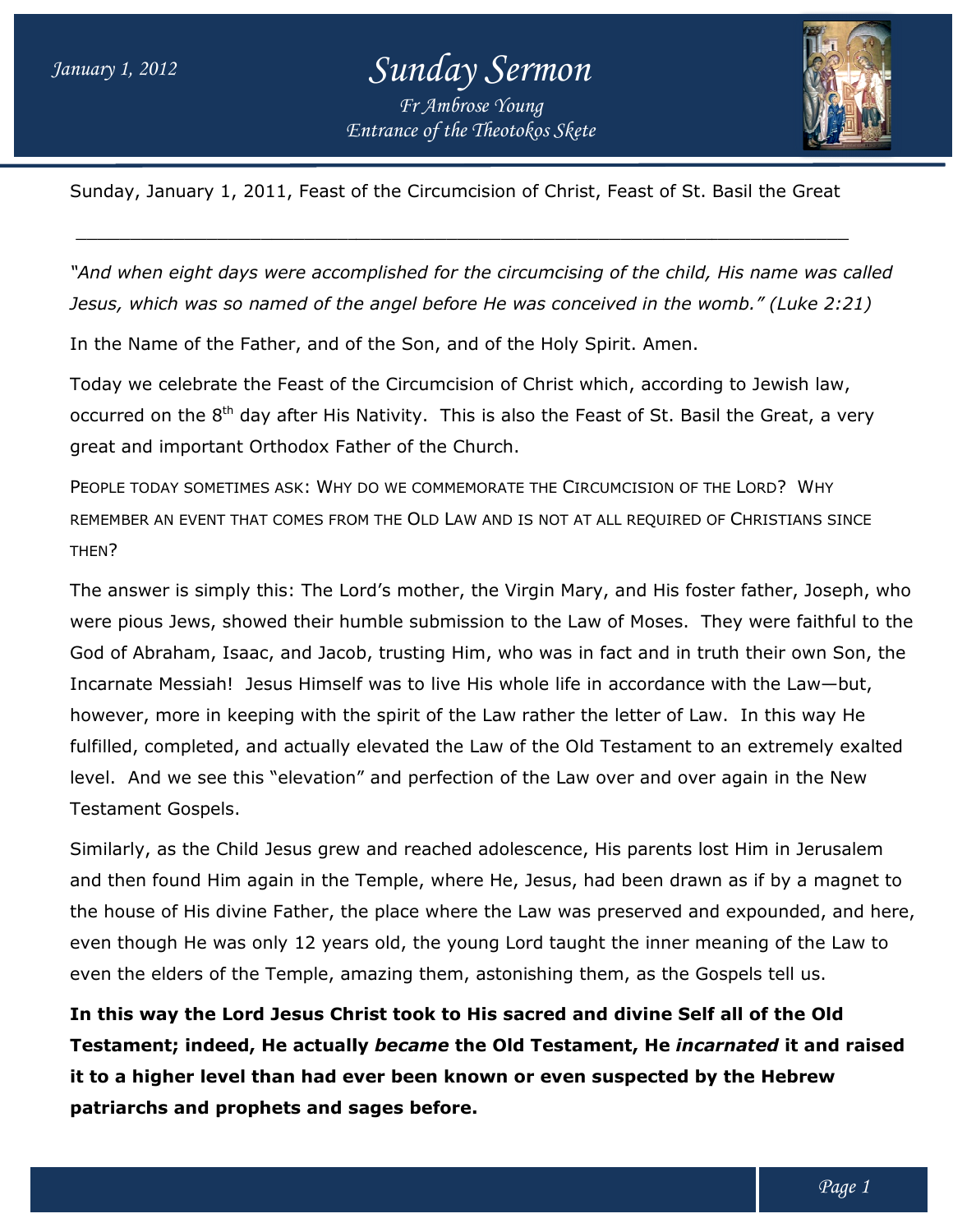## *Entrance of the Theotokos Skete Sunday Sermon Fr Ambrose Young*



In all of these things the Savior showed us how to live—that is, how to live in complete harmony with the Laws of God. In all of these things the Savior showed us how to live—that is, how to live in complete harmon<sub>!</sub><br>with the Laws of God.<br>Now, in the time of the first Council of the Church, held in Jerusalem after the Lord's Ascension

into heaven and after the first Pentecost, and recorded in the Book of Acts, we see how the Holy Spirit also guided the Church into a magnificent deeper understanding of the Old Testament Law of Circumcision, whereby it was not abolished but re-interpreted so that we could see that it is more important to **"circumcise our hearts"**—in other words, be set apart, and hallowed, by the way in which we *live* each day, rather than by a mark on the flesh. And this applies to women as well as to men. Now, in the time of the first Council of the Church, held in Jerusalem after the Lord's Ascension<br>into heaven and after the first Pentecost, and recorded in the Book of Acts, we see how the Holy<br>Spirit also guided the Chur ut re-interpreted so that we could see that it is<br>in other words, be set apart, and hallowed, by the<br>I mark on the flesh. And this applies to women as

This is why St. Paul was to write: ""Let no man trouble me, for I bear in my body, not the marks of circumcision, but the marks of the Lord Jesus, the marks of His Crucifixion. I bear in my body the marks of the Lord Jesus." Now, these words are particularly significant for Orthodox monastics such as myself and Gerondissa Theadelphi, for, among other things, the Great Schema This is why St. Paul was to write: ""Let no man trouble me, for I bear in my body, not the marks<br>of circumcision, but the marks of the Lord Jesus, the marks of His Crucifixion. I bear in my body<br>the marks of the Lord Jesus Lord Jesus"--and this, then, is the fullness, the very perfection of the New Law regarding circumcision of the heart.

Now, we must remember too that on the occasion of a male Jewish baby's circumcision he was Lord Jesus"--and this, then, is the fullness, the very perfection of the New Law regarding<br>circumcision of the heart.<br>Now, we must remember too that on the occasion of a male Jewish baby's circumcision he was<br>officially an this reason, in traditional Orthodoxy, the parish priest still reads the "naming prayer" for a this reason, in traditional Orthodoxy, the parish priest still reads the "naming prayer" for a<br>newborn child on the 8<sup>th</sup> day after its birth.) Thus, the newborn Messiah was called "Jesus" or "Yeshua", in Aramaic, the commonly spoken language of that time. "Yeshua" means "salvation" or "savior", sometimes also translated as "he saves." It is believed to be derived ultimately from the Old Testament name of God, "Yahweh." In Greek this is *Iesous*. Jesus would also often be called "Adonai" by His disciples—"Adonai" being one of the Old Testament names for God, that is, "Lord." According to the Old Testament prophesy He was also called "Emmanuel" "Lord." According to the Old Testament prophesy He was also called "Emmanuel"—or "God with<br>us"—prior to His birth in Bethlehem--and of course He rightly acquired the name "Christ"—"the Anointed One"—because He fulfilled the prophesies concerning the Messiah, who was the Anointed One of Israel. s "he saves." It is believed to be derived ultimately from<br>eh." In Greek this is *Iesous*. Jesus would also often be<br>i" being one of the Old Testament names for God, that is<br>prophesy He was also called "Emmanuel"—or "God w